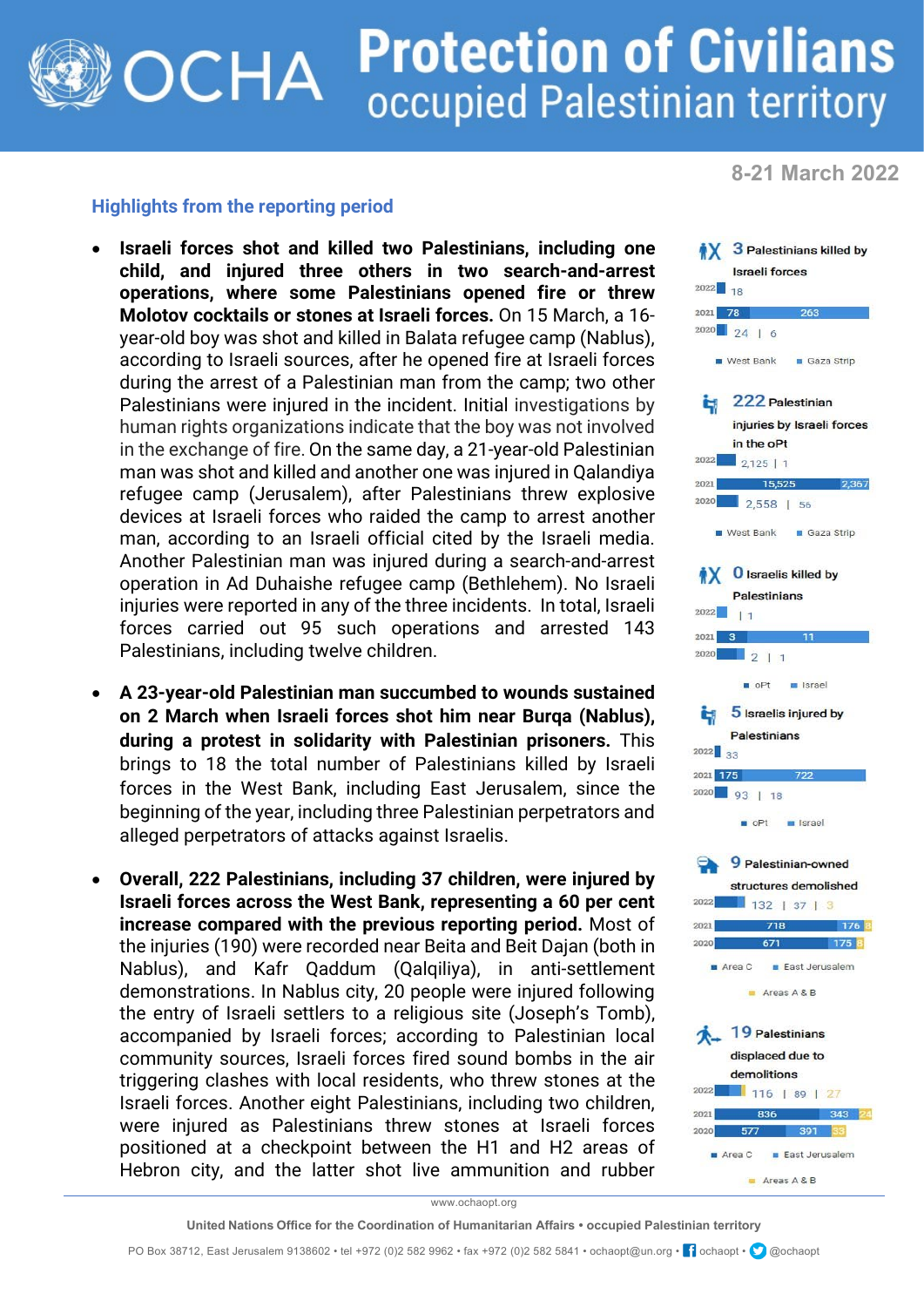bullets. An additional four injuries were reported in search-andarrest operations (see above). Of all the Palestinian injuries, nine were by live ammunition, 28 by rubber bullets, and most of the remainder were treated for inhaling teargas.

- **Two Palestinian stabbing attacks took place in Jerusalem.** On 19 March, a Palestinian man from East Jerusalem stabbed and injured an Israeli civilian in West Jerusalem and was subsequently shot and injured by Israeli forces. On 20 March, another Palestinian man stabbed and injured two Israeli policemen in the East Jerusalem neighbourhood of Ras al 'Amud and was subsequently arrested.
- **In the Gaza Strip, a 15-year-old Palestinian boy was injured by the detonation of unexploded ordnance.** The boy sustained serious injuries, necessitating the amputation of one of his hands, after tampering with a munition he found on the ground.
- **Israeli forces continued restricting the movement of Palestinians in several locations across the West Bank.** The main entrances to the villages of Burqa and Al Mas'udiya (both in Nablus), in the vicinity of which an Israeli settler was shot and killed by Palestinians on 16 December 2021, remained closed with earth mounds and concrete blocks. These measures have forced about 8,000 Palestinians to rely on long detours, disrupting their access to livelihoods and services. On 13 and 19 March, Israeli forces blocked the main entrance to Sinjil village (Ramallah), and closed a road gate linking An Nabi Salih village (Ramallah) to Road 60, disrupting the access of around 7,000 Palestinians to livelihoods and services, and forcing long detours; these closures are presumably linked to Palestinian stone-throwing at Israeli settler vehicles. On several occasions, following Palestinian stone-throwing at Israeli forces positioned in a military tower in the H2 area of Hebron, Israeli forces prevented the access of Palestinian pedestrians and residents in and out of the Old City of Hebron, and forced shop owners to close for several hours on five consecutive days.
- **The Israeli authorities demolished, confiscated, or forced owners to demolish nine Palestinian homes and other structures in Area C and East Jerusalem, citing the lack of Israeli-issued building permits.** As a result, eleven people were displaced, including seven children, and the livelihoods of more than 70 others were affected. Eight of the structures were in Area C, and one in East Jerusalem.
- **Israeli settlers injured two Palestinians, and people known or believed to be Israeli settlers damaged Palestinian property in 20 instances.** The injuries occurred when settlers physically